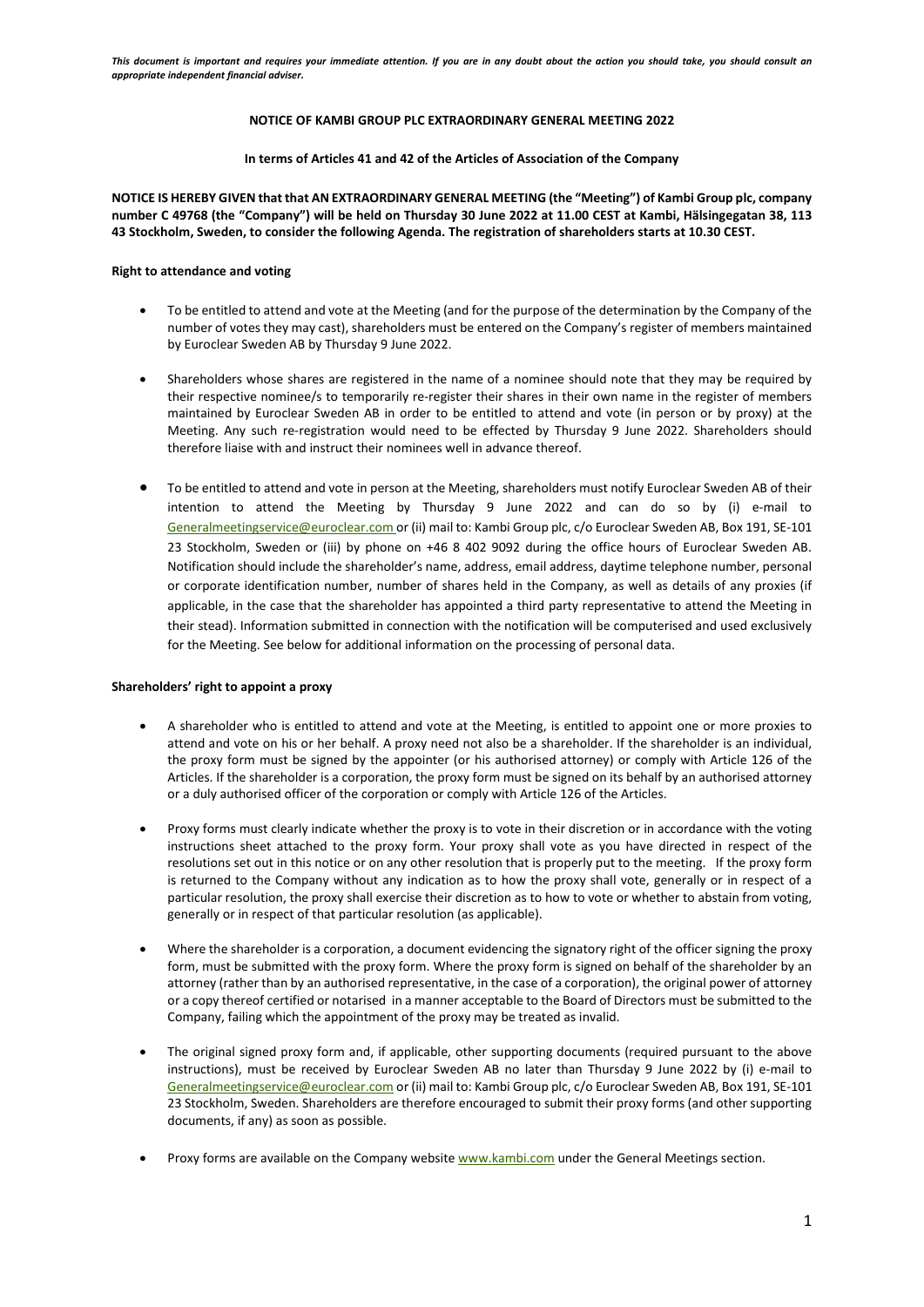• Aggregated attendance notifications and proxy data processed by Euroclear Sweden AB must be transmitted to and received by the Company by email at [Mia.Nordlander@kambi.com](mailto:Mia.Nordlander@kambi.com) not less than 48 hours before the time appointed for the Meeting and in default shall not be treated as valid.

# **Agenda**

- 1. Opening of the Meeting
- 2. Election of Chairman of the Meeting
- 3. Drawing up and approval of the voting list
- 4. Approval of the Agenda
- 5. Determination that the Meeting has been duly convened
- 6. Election of two persons to approve the minutes

# **Special Business (Extraordinary Resolutions)**

7. THAT the Directors be and are hereby duly authorised and empowered in accordance with Articles 85(1) and 88(7) of the Companies Act and Article 3 of the Articles, on one or several occasions prior to the date of the next Annual General Meeting of the Company, to issue and allot up to a maximum of 3,106,480 Ordinary 'B' shares in the Company of a nominal value of €0.003 each (corresponding to a dilution of 10% of total shares as at the date of the notice to the 2022 Annual General Meeting) for payment in kind or through a direct set-off in connection with an acquisition, and to authorise and empower the Directors to restrict or withdraw the right of pre-emption associated to the issue of the said shares. This resolution is being taken in terms and for the purposes of the approvals necessary in terms of the Companies Act and the Articles of Association of the Company. **(Resolution a)**

8. WHEREAS (i) at a meeting of the Board of Directors of the Company held on 30 March 2022, the Directors resolved to obtain authority to buy back Ordinary 'B' shares in the Company having a nominal value of €0.003 each; and

(ii) pursuant to Article 5 of the Articles and Article 106(1) (b) of the Companies Act a company may acquire any of its own shares otherwise than by subscription, provided inter alia authorisation is given by an extraordinary resolution, which resolution will need to determine the terms and conditions of such acquisitions and in particular the maximum number of shares to be acquired, the duration of the period for which the authorisation is given and the maximum and minimum consideration.

NOW THEREFORE the members of the Company resolve that the Company be generally authorised to make purchases of Ordinary 'B' shares in the Company of a nominal value of €0.003 each in its capital, subject to the following:

(a) the maximum number of shares that may be so acquired is 3,106,480 which is equivalent to 10% of total shares as at the date of the notice to the 2022 Annual General Meeting;

(b) the minimum price that may be paid for the shares is SEK1 per share;

(c) the maximum price that may be paid for the shares is SEK1,000 per share;

(d) the maximum aggregate number of shares that can either be i) issued and allotted under Resolution a and, ii) bought back under this Resolution b, shall not exceed 3,106,480; and

(e) the authority conferred by this resolution shall expire on the date of the 2023 Annual General Meeting, but in any case shall not exceed the period of 18 months, but not so as to prejudice the completion of a purchase contracted before that date. (**Resolution b**)

9. Closing of the Extraordinary General Meeting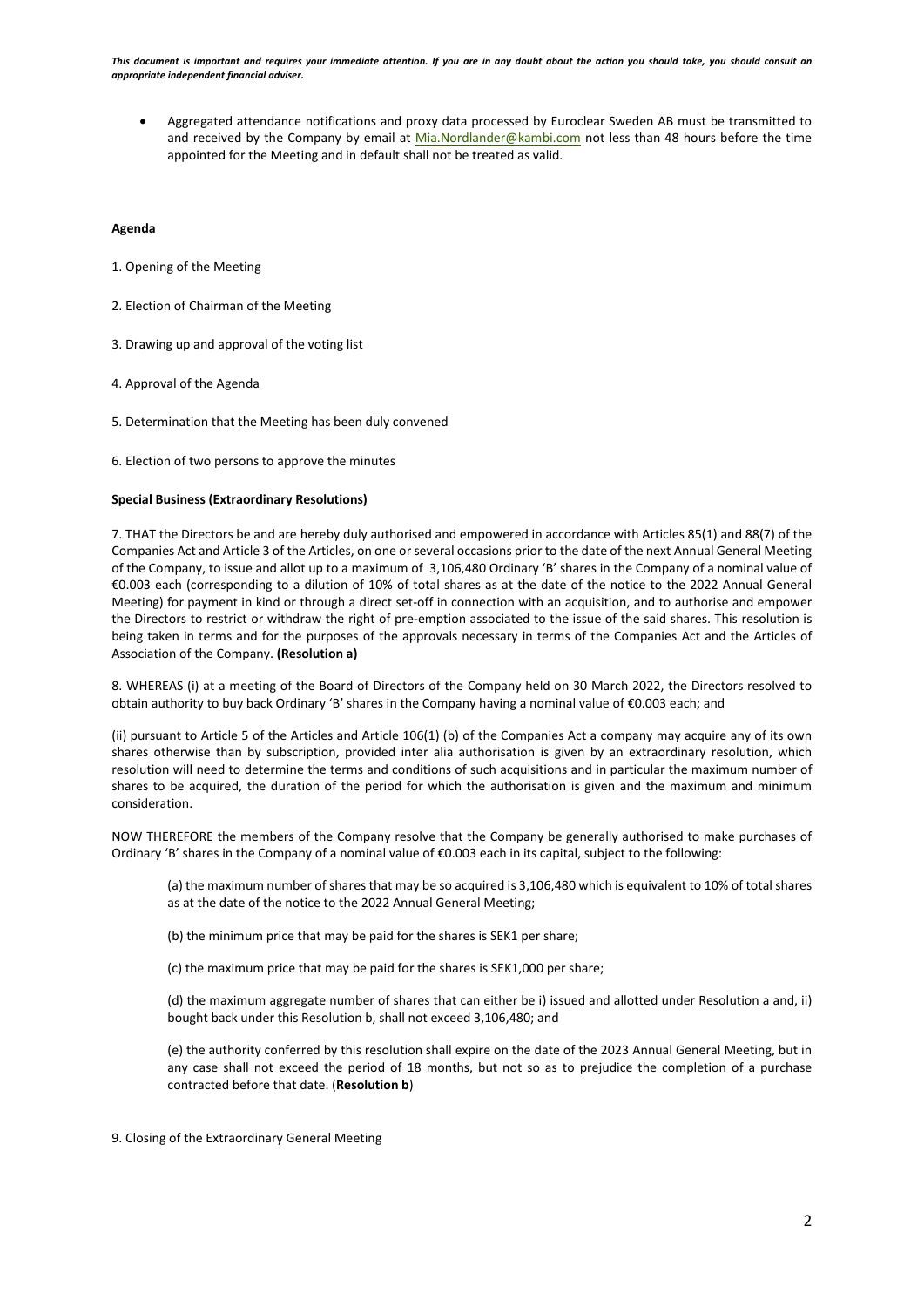#### **Information about proposals related to Agenda items**

Both extraordinary Resolutions, Resolutions a and b, were presented in their entirety to the Annual General Meeting held on 17 May, 2022 (which resolutions were referred to therein as resolutions m and n respectively), and obtained one majority of two required in terms of article 135 of the Companies Act (Cap 386), and in terms of Articles 48B.2(b) of the Articles of Association of the Company. To this end, this Extraordinary General Meeting is being convened within 30 days of the Annual General Meeting, in accordance with the aforementioned provisions of the Companies Act and the Articles, in order to take a fresh vote on the proposed extraordinary resolutions.

## Agenda item 7 (Resolution a)

The objectives of the authorisation are to increase the financial flexibility of the Company and to enable the Company to use its own financial instruments for payment in kind or through a directed set-off to a selling partner in connection with any business acquisitions the Company may undertake or to settle any deferred payments in connection with business acquisitions. The market value of the shares on each issue date will be used in determining the price at which shares will be issued. For the purposes of Article 88(7) of the Companies Act, through this resolution the members of the Company are also authorising the Board of Directors to restrict or withdraw the members' right of pre-emption that would normally entitle members to be offered the newly issued shares in the Company in proportion to their shareholding before such new shares are offered to third parties.

### Agenda item 8 (Resolution b)

The Board of Directors proposes that the acquisition by the Company of its own shares shall take place on First North Growth Market at Nasdaq Stockholm or via an offer to acquire the shares to all members of the Company. Such acquisitions of own shares may take place on multiple occasions and will be based on market terms, prevailing regulations and the capital situation at any given time. Notification of any purchase will be made to First North Growth Market at Nasdaq Stockholm and details will appear in the Company's annual report and accounts. Any resolution to repurchase own shares will be publicly disclosed. The objective of the buyback and transfer right is to ensure added value for the Company's shareholders and to give the Board increased flexibility with the Company's capital structure.

Following such buybacks, the intention of the Board would be to either cancel, use as consideration for an acquisition or transfer to employees under a company share incentive plan. Once repurchased, further shareholder and Bondholder approval would be required before those shares could be cancelled.

If used as consideration for an acquisition the intention would be that they would be issued as shares and not sold first.

#### **Note**

Holder of the Convertible Bond

This notice is also sent to Moneytainment Media Ltd, a limited liability company incorporated in Malta with Registration No. C 41331, and of Registered Office at Level 6, The Centre, Tigne Point, Sliema TPO 0001, Malta, as the holder of a convertible bond issued by the Company, having the right to attend the Extraordinary General Meeting as an observer in accordance with the terms and conditions of the bond.

#### **Other**

The Company has 31,278,297 ordinary B shares in issue as of the date of this notice.

The Proxy form will be made available at the Company's website: [www.kambi.com/investors/general-meeting.](http://www.kambi.com/investors/general-meeting) Such document will also be (a) sent to shareholders who so request and who inform the Company of their mailing address and (b) made available at the Meeting.

For information on how your personal data is processed, see the integrity policy that is available at Euroclear's website [www.euroclear.com/dam/ESw/Legal/Privacy-notice-bolagsstammor-engelska.pdf.](http://www.euroclear.com/dam/ESw/Legal/Privacy-notice-bolagsstammor-engelska.pdf)

By order of the board, Kambi Group plc Malta, May 2022